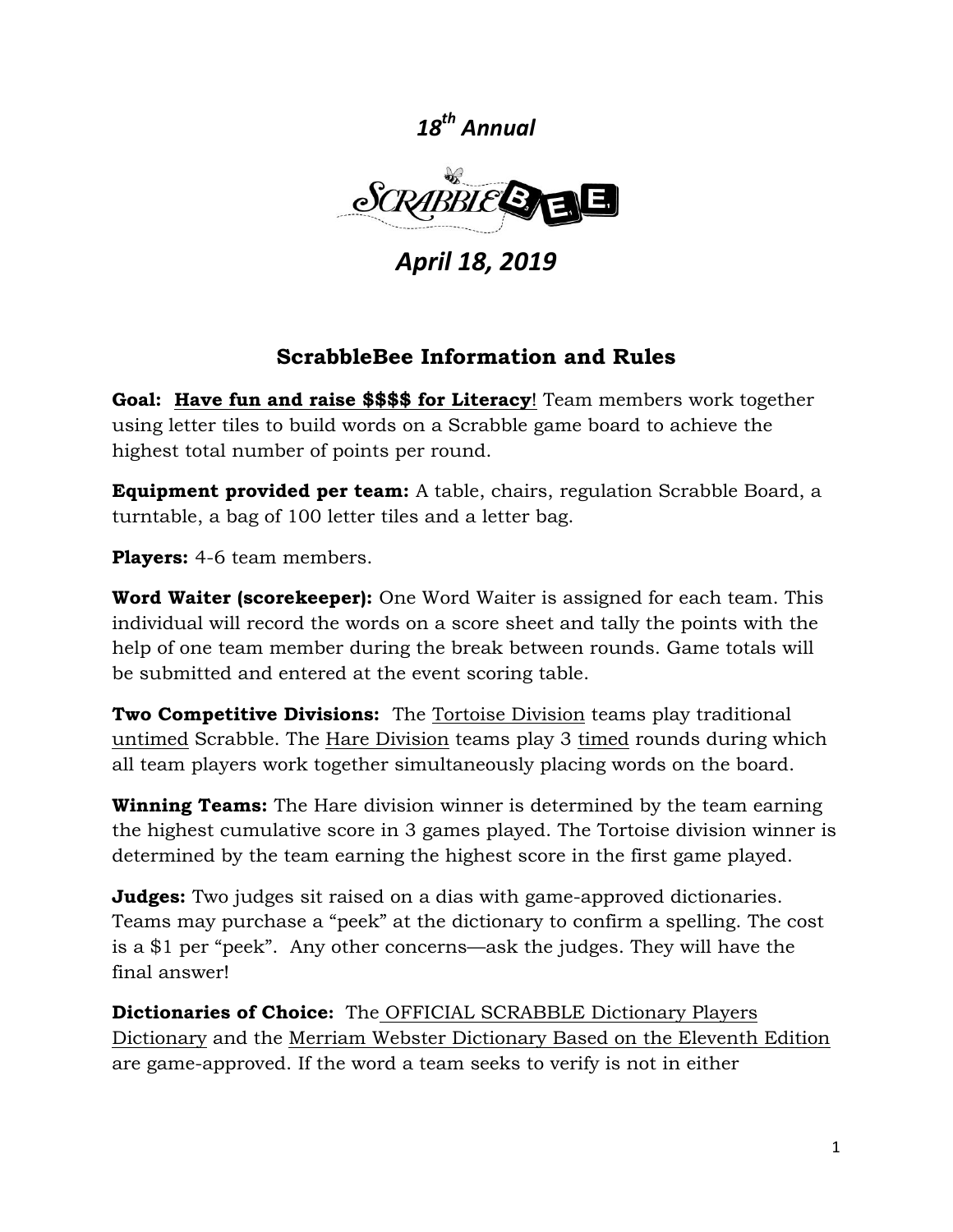dictionary, it may not be used on the board. Any word variation that does not appear in the dictionary will not be accepted by the judges.

**CELL PHONES:** Phones may NOT be used as a dictionary nor for word lists and must be SILENCED.

**"Surprise Word" Bonus:** A surprise bonus word will be announced at the beginning of each round. Any team choosing to incorporate this word on their board will receive 50 additional points per round. The surprise bonus word may not be changed in any way.

**"Sponsor Name" Bonus:** Select sponsor names/abbreviations will be announced at the beginning of each round. Any team choosing to incorporate one or more of these names on their board will receive 100 additional points for EACH sponsor word per round. The selected sponsor name may not be altered in any way. Blank tiles may not be used for the Sponsor Name bonus.

**Challenges:** A challenge occurs when a team believes a word on an opponent's board is not a word or that it may be spelled incorrectly. A team may challenge one time per round. Only team members may challenge another team's word.

The challenge is taken to the judges who will make the final decision. If the judges declare the word illegal, the challenging team will get to add the word point total to their score while the challenged team will lose the points of the illegal word. If the judges declare that the challenged word is legal, the challenging team will be assessed a 25 point penalty.

# **RULES for Tortoise and Hare Divisions:**

- 1. Connect ALL words! When adding a word to the board, it must connect to another word. (Words may not be put on the edges of the board and worked back to connect to other words.)
- 2. Words must be placed either horizontally or vertically.
- 3. **Premium Letter Squares**: An individual tile value is doubled if it is placed on a light blue square. The letter value is tripled if placed on a dark blue square.
- 4. **Premium Word Squares**: The total word value is doubled when one of its letters is placed on a pink square. The total word total is tripled when one of its letters is placed on a red square.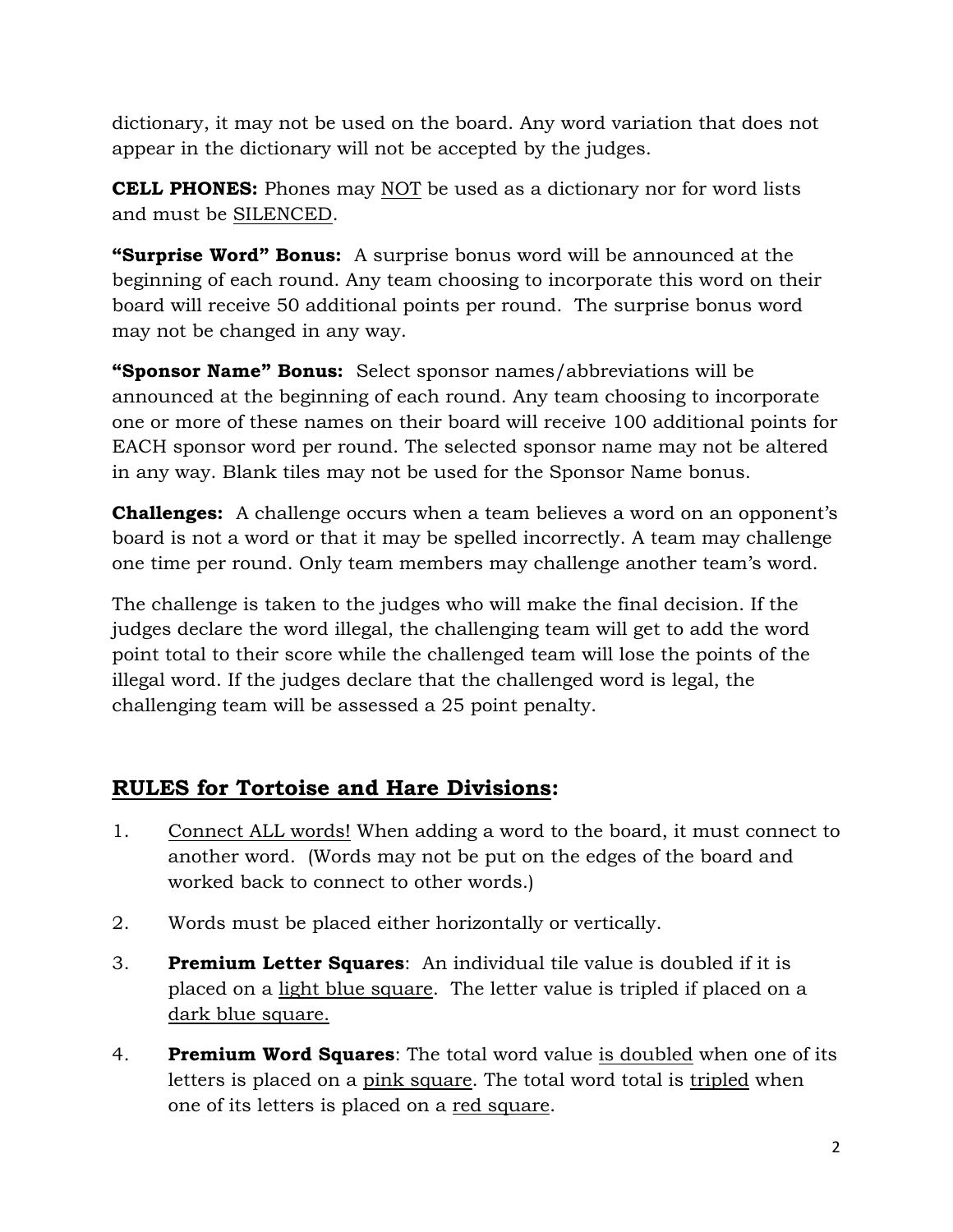- 5. **Starting Word:** All teams will begin Round 1 with a starting word announced by the committee. Letters must be placed horizontally on the board with the first letter of the word placed on the scrabble board's center, pink STAR. Note: The star is within a pink square therefore the starting word is doubled.
- 6. **Blank tiles:** Blank tiles may be used anywhere on the board. They have ZERO value in a word played. However, when a blank tile is placed on a premium word square, the total word value will still be doubled or tripled. Teams will alert the designated letter of their blank tile to their assigned Word Waiter.
- 7. **Scoring:** Total every word on the board placed horizontally and vertically. First, total the value of the letters noting any letters placed on premium letter squares. Second, re-evaluate the word total if placed on premium word squares. A word could be doubled and then tripled depending upon the premium word squares. For example, if two double word squares fall within one word, the score is doubled and then doubled again (4 times the letter count). If a word falls on two triple letter word squares, the letter score is tripled and then tripled again (9 times the letter count).
- 8. Proper names are not allowed with the exception of event sponsors.
- 9. Abbreviations are not allowed with the exception of event sponsor abbreviations.
- 10. Hyphens and apostrophes are not allowed.
- 11. The maximum word length is 10 letters.
- 12. Any unplayed tiles will have their value subtracted from the total score at the end of each game.
- 13. No dictionary or word lists will be allowed at the table—that includes cell phone dictionaries and printed word lists.

### **HARE DIVISION RULES**

1. Team members work together simultaneously during three timed rounds. 1st—20 minutes, 2nd—15 minutes and 3rd—10 minutes.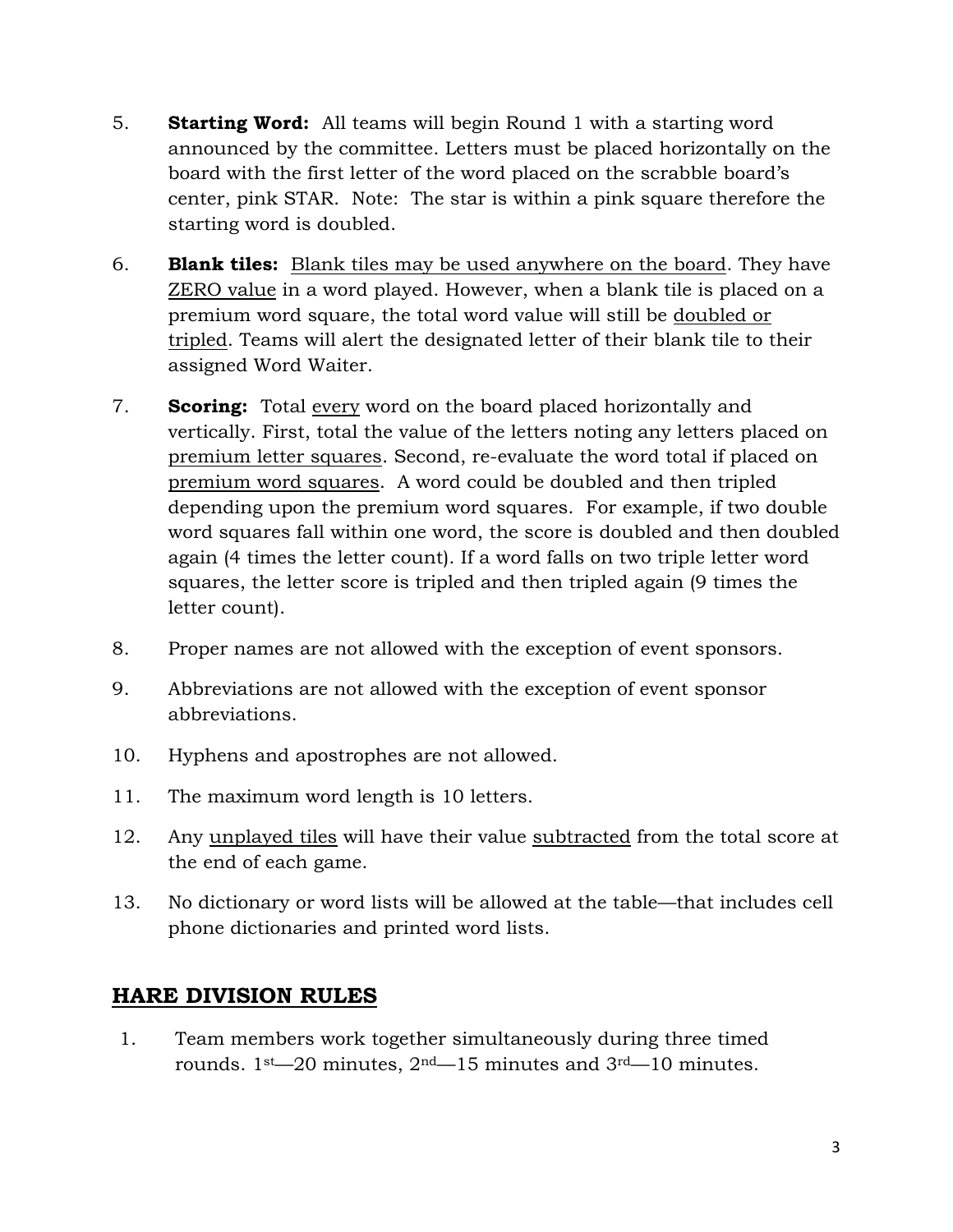- 2. With ALL the tiles placed face-up on the table, team players begin connecting words to the starting word. They continue to connect words until all tiles have been used; unused tile values are subtracted from the total board score.
- 3. ALL words, except bonus words, may be altered, including the starting word. For example, glow + ing = glowing or  $un +$  happy = unhappy.
- 4. All words other than the starting word may be replaced at any time throughout the round as long as word connections are not lost.
- 5. The emcee will signal the round completion.
- 6. The WORD WAITER will tally up the total points on the team score sheet for each round. Only the final words on the board will be counted.
- 7. The number of tiles available for play will vary according to the rounds played. In Round 1, all tiles will be in play. In Round 2, 20 letter tiles will be randomly removed. In Round 3, 10 letter tiles will be randomly removed. The tiles removed in Round 2 and 3 may be bought back anytime throughout the round. The buy-back is random at \$5 per tile. Your Word Waiter will collect, record and re-distribute tiles for this transaction. To better your score and to help us with our fundraising efforts, consider a total tile buy-back for \$150!

## **TORTOISE DIVISION RULES**

- 1. Teams play traditional Scrabble rules, however, it is a "team" total score rather than an individual score calculated in the competition.
- 2. To start, your Word Waiter will have removed all the tiles from the board and placed the first round starting word on your board. Each player takes seven tiles from those remaining in the scrabble bag. One team player begins by placing a word on the board which must be connected to the starting word. Play continues clockwise.
- 3. After taking a turn at placing a word on the board, the player draws the needed tiles to continue to have seven at all times (if possible).
- 4. No tile may be shifted or replaced after it has been played and scored.
- 5. One or more letters may be added to a word already on the board creating a new word. (Prefixes, suffixes, compounds)
- 6. The game ends when all letters have been drawn and one player uses his or her last letter; or when all possible plays have been made.
- 7. All rounds in this division are untimed.
- 8. The Tortoise Division competition is based on the first round played. (Teams are encouraged to play more games for their enjoyment.)